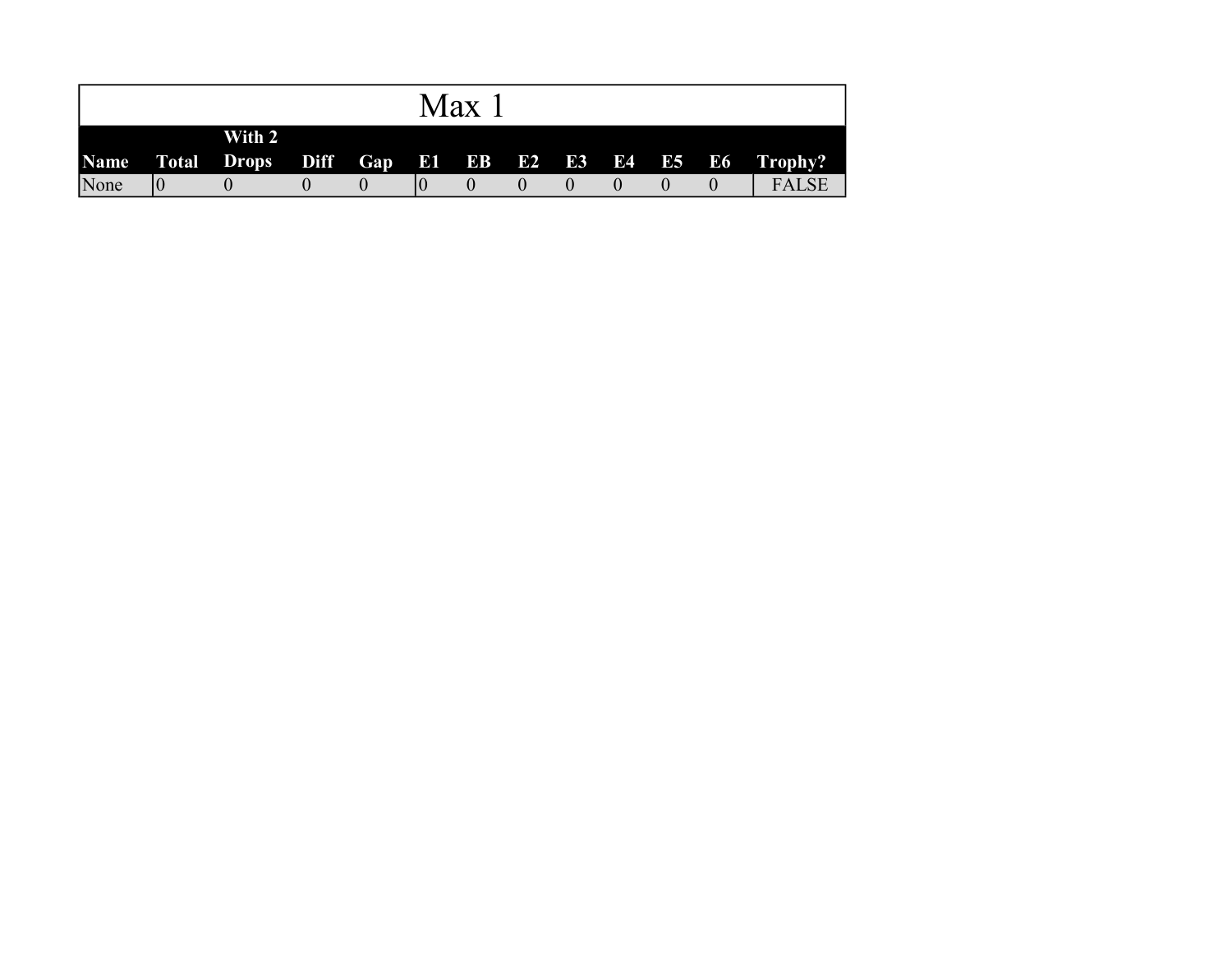|                              |              |                        |                   |     | Max   |    |    |           |       |              |
|------------------------------|--------------|------------------------|-------------------|-----|-------|----|----|-----------|-------|--------------|
| <b>Name</b>                  | <b>Total</b> | With 2<br><b>Drops</b> | Diff <sub>1</sub> | Gap | E1 EB | E2 | E3 | <b>E4</b> | E5 E6 | Trophy?      |
| David Hildebran <sup>9</sup> |              |                        |                   |     |       |    |    |           |       | <b>FALSE</b> |
| Paul Ruth                    |              | ┍                      |                   |     |       |    |    |           |       | <b>FALSE</b> |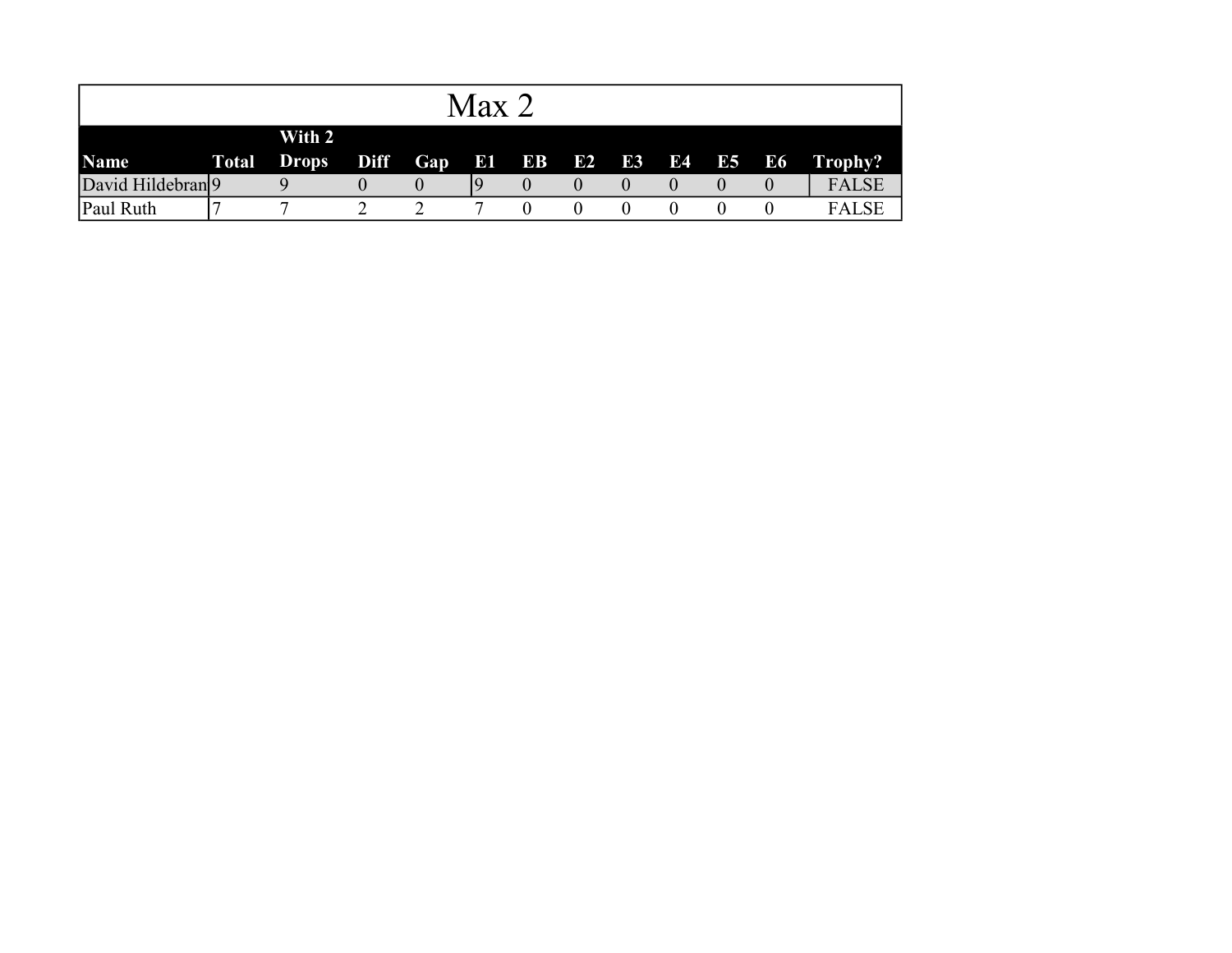|                      |                              |             |     | Max 3     |                 |  |  |          |              |
|----------------------|------------------------------|-------------|-----|-----------|-----------------|--|--|----------|--------------|
| <b>Name</b>          | With 2<br><b>Total Drops</b> | <b>Diff</b> | Gap | <b>Bi</b> | <b>EB E2 E3</b> |  |  | E4 E5 E6 | Trophy?      |
| Francisco De Jesus 9 |                              |             |     |           |                 |  |  |          | <b>FALSE</b> |
| Daniel Yepes         |                              |             |     |           |                 |  |  |          | <b>FALSE</b> |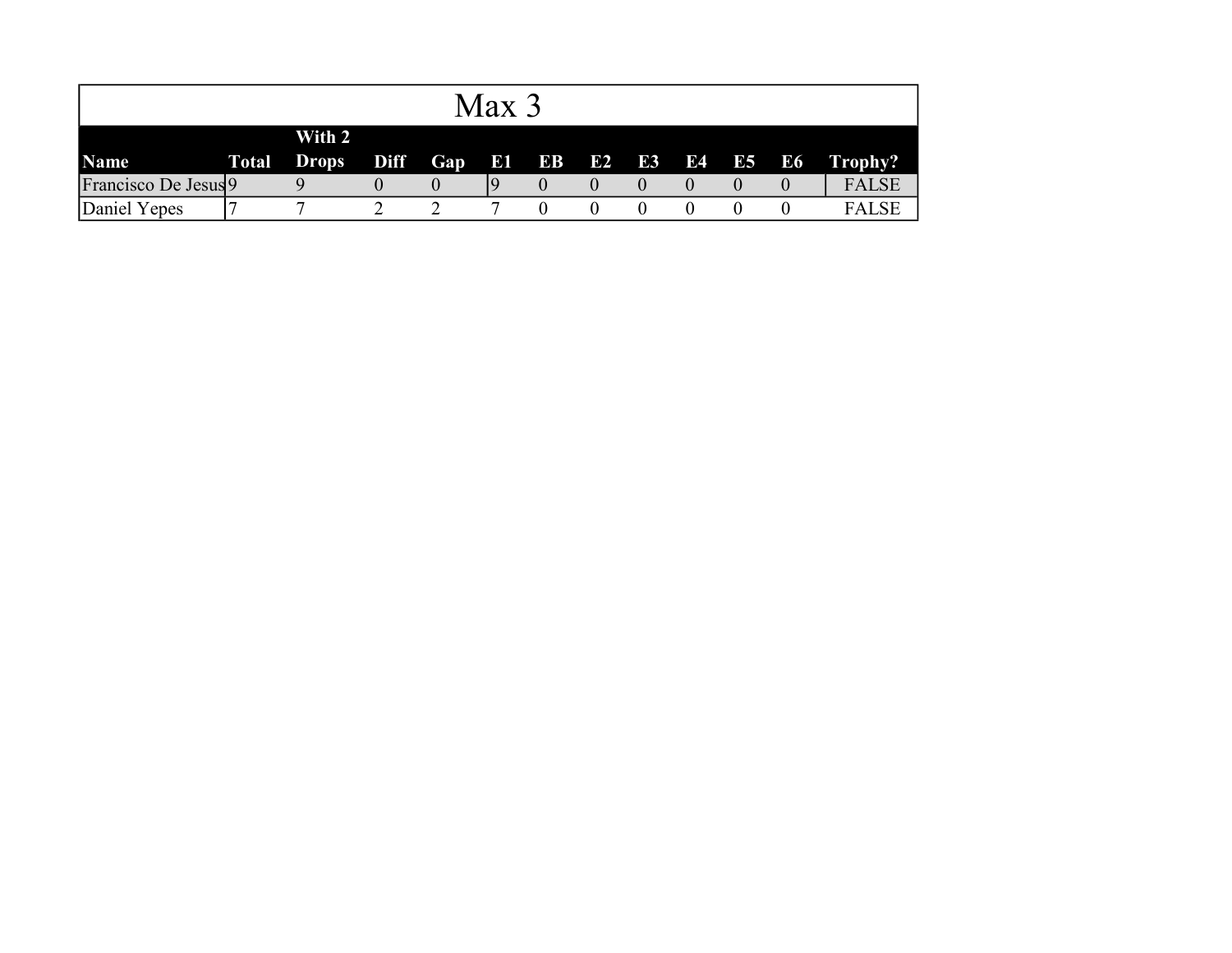|                                                        |        |  | Max 4 |  |  |              |
|--------------------------------------------------------|--------|--|-------|--|--|--------------|
| Name Total Drops Diff Gap E1 EB E2 E3 E4 E5 E6 Trophy? | With 2 |  |       |  |  |              |
| Craig Bass <sup>9</sup>                                |        |  |       |  |  | <b>FALSE</b> |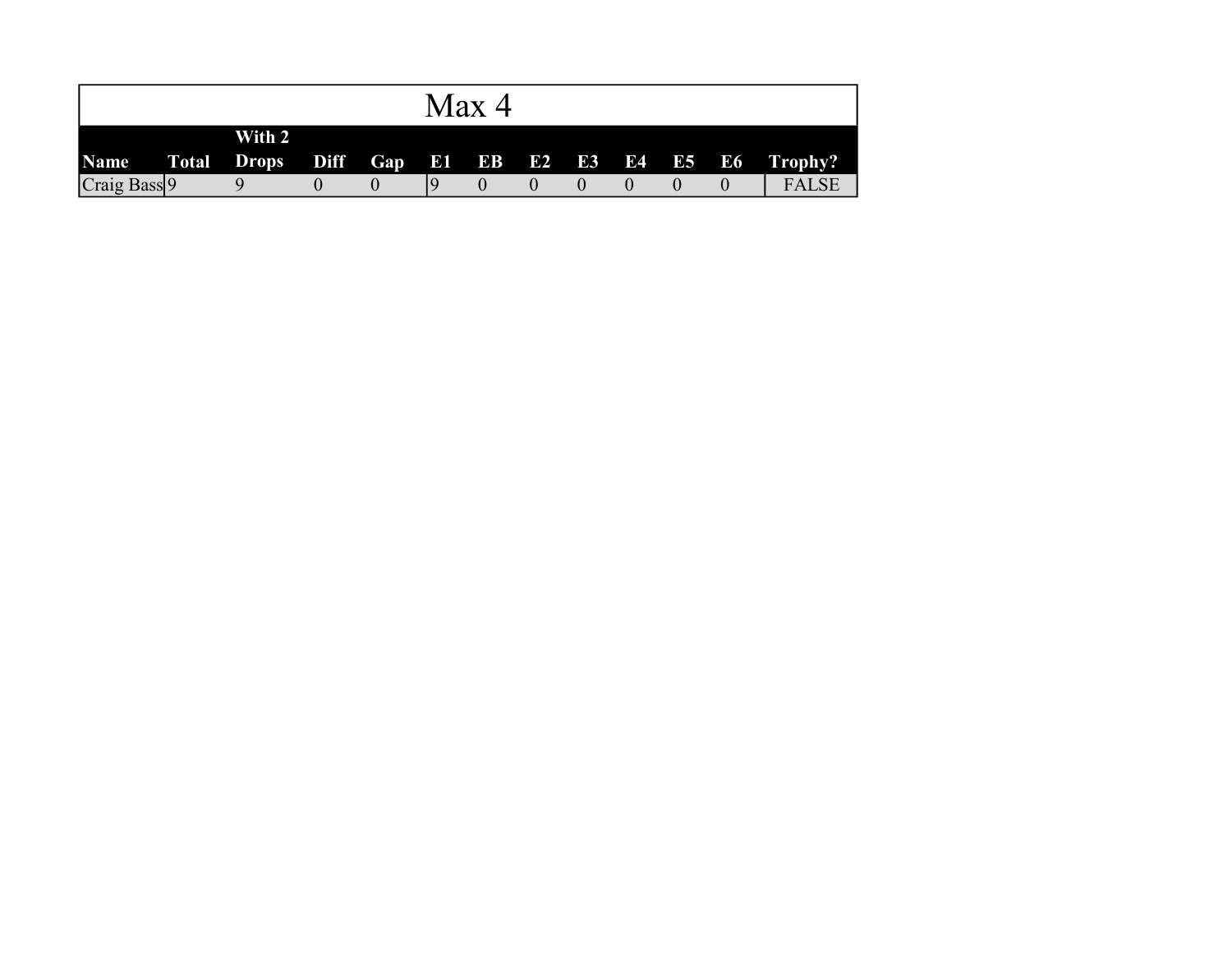|                   |                              |  | Max 5 |  |  |  |                                       |
|-------------------|------------------------------|--|-------|--|--|--|---------------------------------------|
| <b>Name</b>       | With 2<br><b>Total Drops</b> |  |       |  |  |  | Diff Gap E1 EB E2 E3 E4 E5 E6 Trophy? |
| Mirabella Alfard9 |                              |  |       |  |  |  | <b>FALSE</b>                          |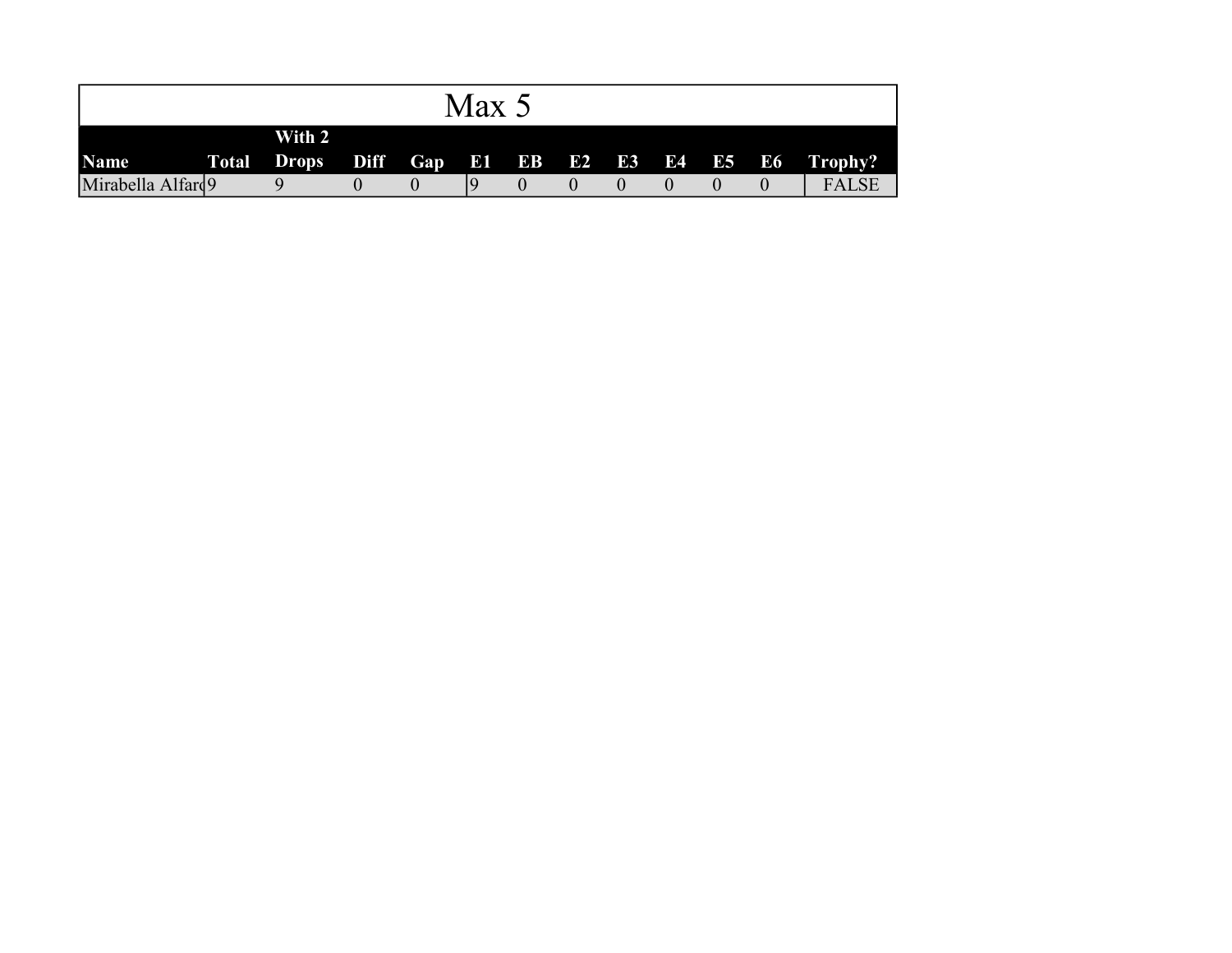|                           |              |              |          |            | Sport 1  |              |              |                |              |                |                  |              |
|---------------------------|--------------|--------------|----------|------------|----------|--------------|--------------|----------------|--------------|----------------|------------------|--------------|
|                           |              | With 2       |          |            |          |              |              |                |              |                |                  |              |
| <b>Name</b>               | <b>Total</b> | <b>Drops</b> | Diff     | <b>Gap</b> | E        | EB           | E2           | E <sub>3</sub> | E4           | E <sub>5</sub> | E6               | Trophy?      |
| Tom Bergeron <sup>9</sup> |              |              | $\theta$ |            | , 9      | $\mathbf{U}$ | $\mathbf{U}$ | $\theta$       | $\theta$     | $\theta$       | $\left( \right)$ | <b>FALSE</b> |
| Sam Daniels               |              |              |          | ◠          |          |              |              | $\theta$       | $\theta$     | $\theta$       |                  | <b>FALSE</b> |
| Mark Grissom 6            |              | O            |          |            | $\theta$ | $\theta$     | $\theta$     | $\mathbf{0}$   | $\mathbf{0}$ | $\theta$       | $\theta$         | <b>FALSE</b> |
| Scott Lason               |              |              | 4        |            |          |              |              |                |              |                |                  | <b>FALSE</b> |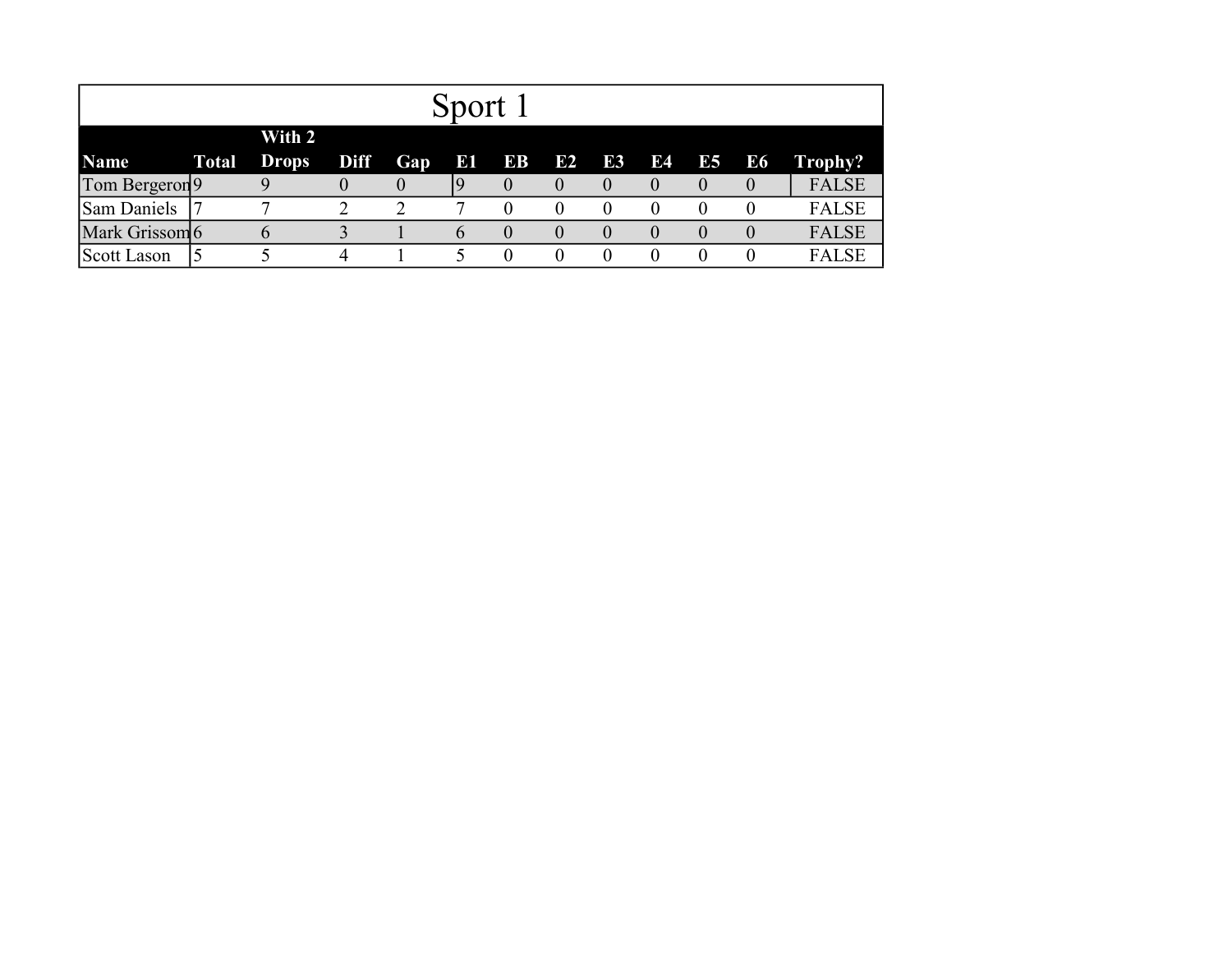|                             |       |                        |             |               | Sport 2       |          |              |              |              |              |           |              |
|-----------------------------|-------|------------------------|-------------|---------------|---------------|----------|--------------|--------------|--------------|--------------|-----------|--------------|
| <b>Name</b>                 | Total | With 2<br><b>Drops</b> | <b>Diff</b> | Gap           | $\bf b$ i     | EB       | E2           | E3           | E4           | E5           | <b>E6</b> | Trophy?      |
| Stanlet Whitney9            |       | Q                      | $\theta$    | $\theta$      | 19            | $\theta$ | $\theta$     | $\theta$     | $\theta$     | $\theta$     |           | <b>FALSE</b> |
| <b>Ryan Harness</b>         |       |                        |             | $\mathcal{D}$ |               | 0        | $\theta$     | $\theta$     | $\theta$     |              |           | <b>FALSE</b> |
| Brian Buchanar <sup>6</sup> |       | n                      |             |               | $\mathfrak h$ | $\theta$ | $\mathbf{0}$ | $\mathbf{0}$ | $\mathbf{0}$ | $\mathbf{0}$ |           | <b>FALSE</b> |
| KJ Christopher <sup>5</sup> |       |                        |             |               |               | $\theta$ |              | 0            | $\theta$     |              |           | <b>FALSE</b> |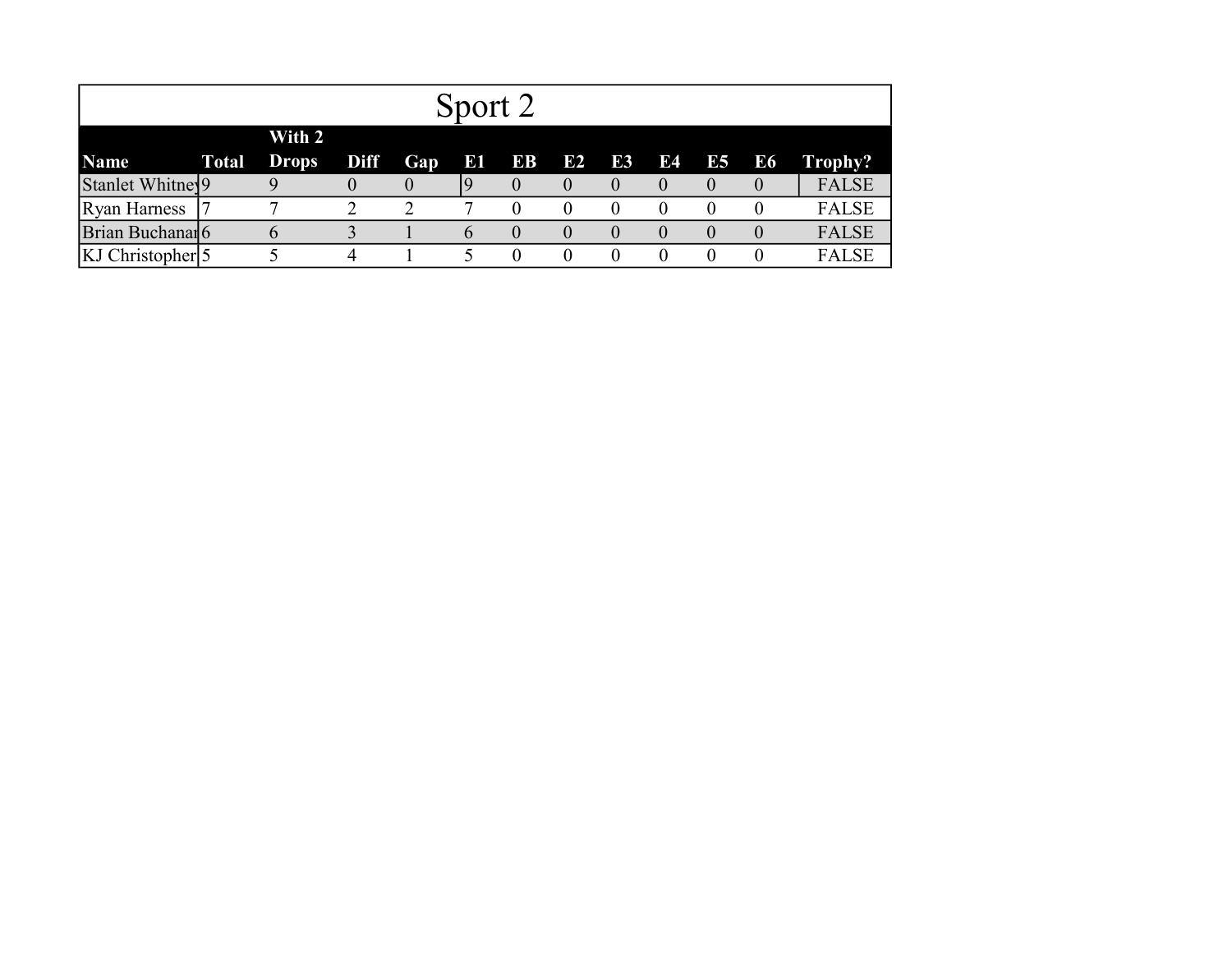|                  |                              |             |            | Sport 3 |                 |    |           |       |              |
|------------------|------------------------------|-------------|------------|---------|-----------------|----|-----------|-------|--------------|
| <b>Name</b>      | With 2<br><b>Total Drops</b> | <b>Diff</b> | <b>Gap</b> |         | <b>E1 EB E2</b> | E3 | <b>E4</b> | E5 E6 | Trophy?      |
| Sam Graff        |                              |             |            |         |                 |    |           |       | <b>FALSE</b> |
| Michael Emmon! 7 | ┍                            |             |            |         |                 |    |           |       | <b>FALSE</b> |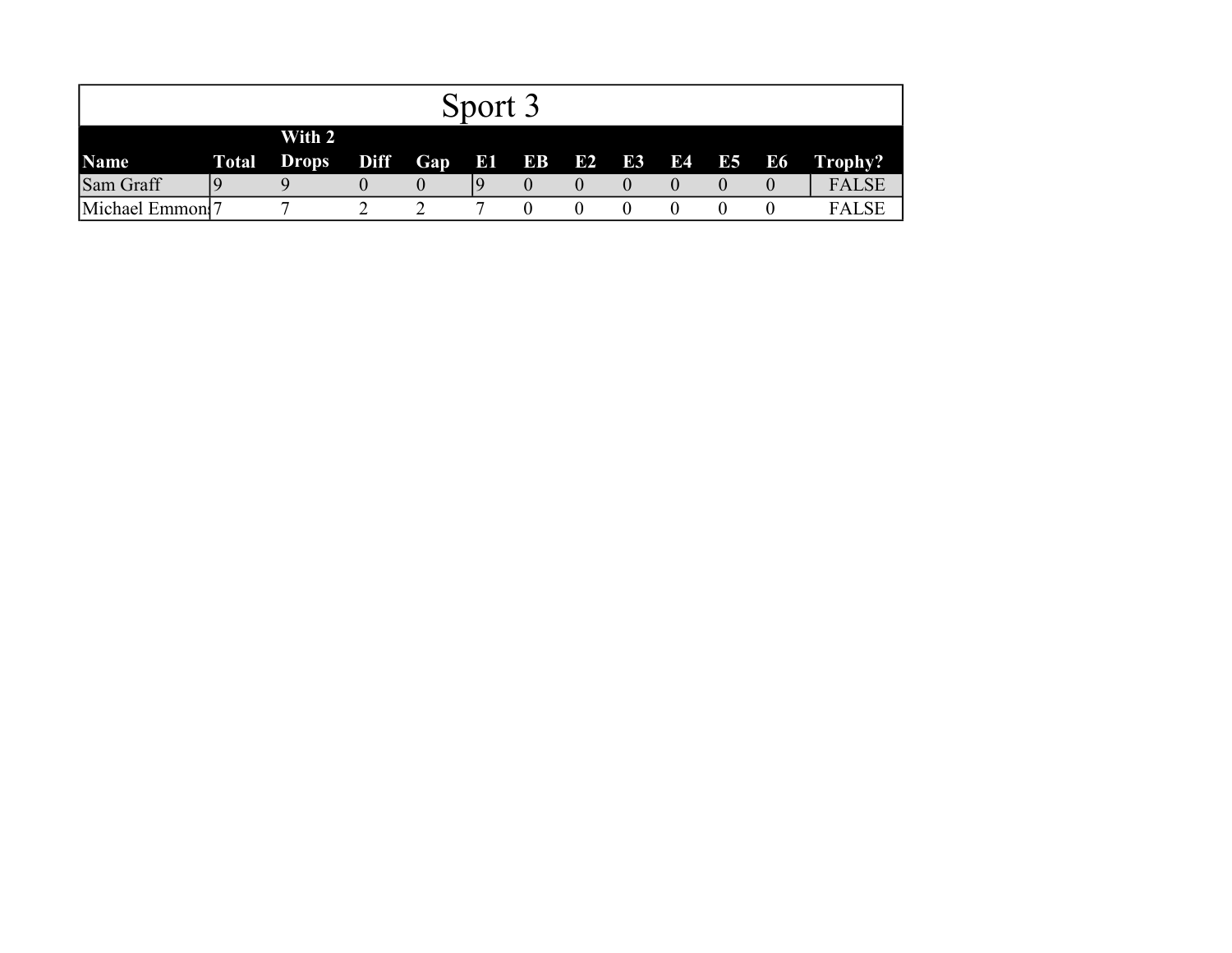|             |             |        |  | Sport 4 |  |  |                                                   |
|-------------|-------------|--------|--|---------|--|--|---------------------------------------------------|
|             |             | With 2 |  |         |  |  |                                                   |
| <b>Name</b> |             |        |  |         |  |  | Total Drops Diff Gap E1 EB E2 E3 E4 E5 E6 Trophy? |
| None        | $ 0\rangle$ |        |  |         |  |  | <b>FALSE</b>                                      |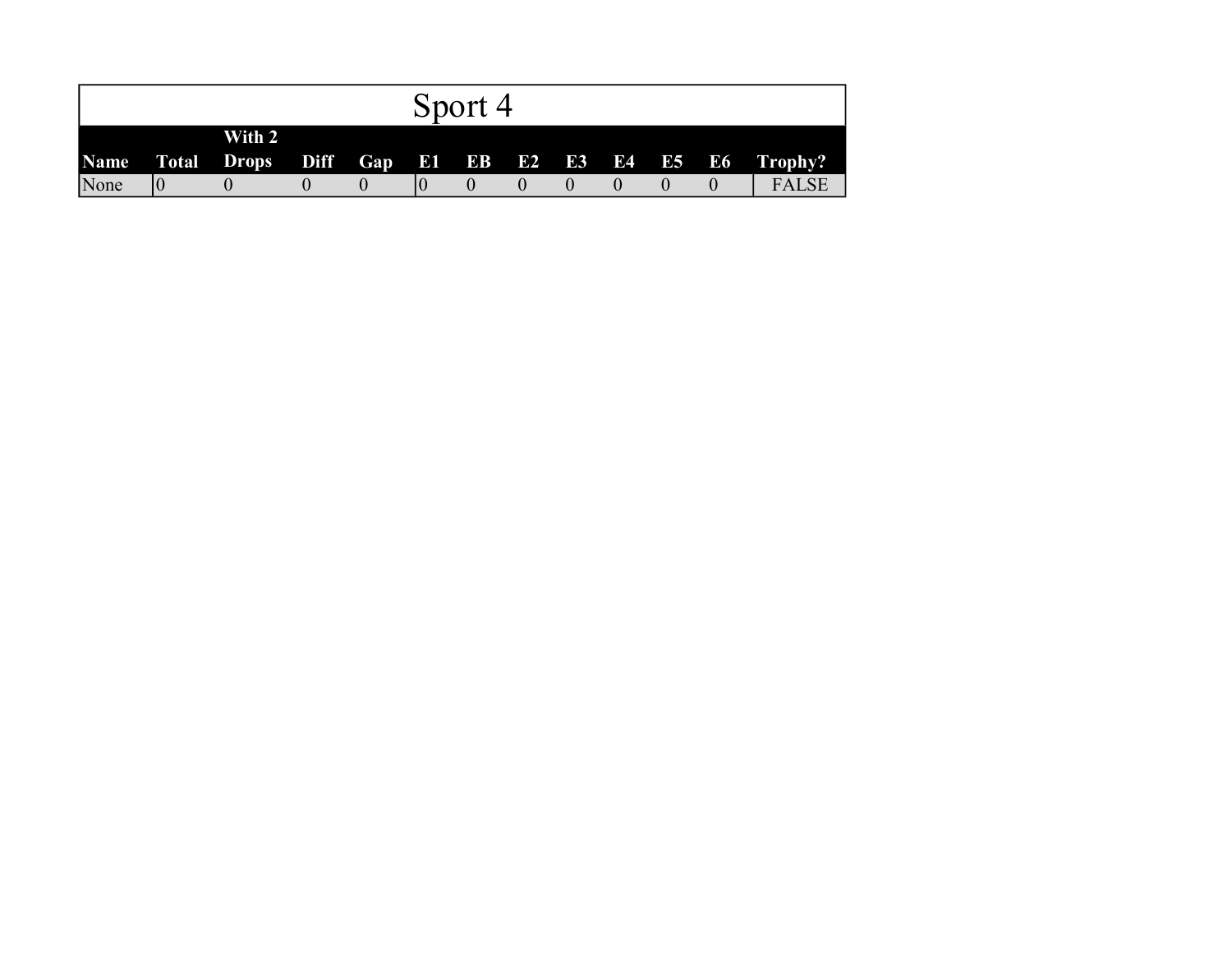|                   |                              |      |          | Sport 5 |             |  |           |       |              |
|-------------------|------------------------------|------|----------|---------|-------------|--|-----------|-------|--------------|
| <b>Name</b>       | With 2<br><b>Total Drops</b> | Diff | Gap      |         | E1 EB E2 E3 |  | <b>E4</b> | E5 E6 | Trophy?      |
| Taylor Burnidge 9 |                              |      | $\theta$ |         |             |  |           |       | <b>FALSE</b> |
| Mick Harrison     |                              |      |          |         |             |  |           |       | <b>FALSE</b> |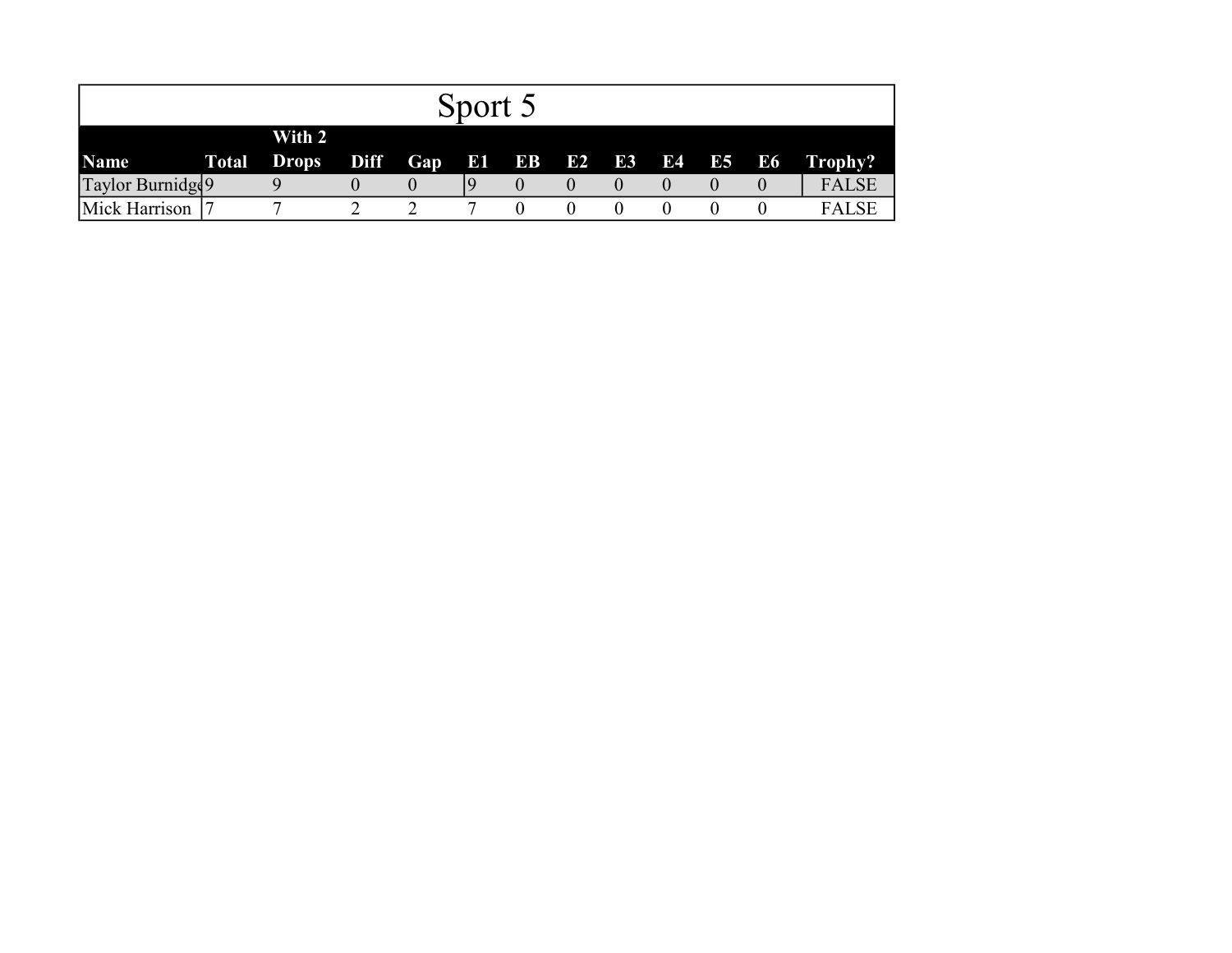|                     |    |                    |      |     | Sport 6 |              |    |    |           |       |  |              |  |
|---------------------|----|--------------------|------|-----|---------|--------------|----|----|-----------|-------|--|--------------|--|
| With 2              |    |                    |      |     |         |              |    |    |           |       |  |              |  |
| <b>Name</b>         |    | <b>Total Drops</b> | Diff | Gap |         | <b>B1 BB</b> | E2 | E3 | <b>E4</b> | E5 E6 |  | Trophy?      |  |
| Jimmy Chen          |    |                    |      |     |         |              |    |    |           |       |  | <b>FALSE</b> |  |
| Nolan Eberl-Coel7   |    | $\mathbf{r}$       |      |     |         |              |    |    | 0         |       |  | <b>FALSE</b> |  |
| <b>Brian Brooks</b> | 16 |                    |      |     | O       |              |    |    |           |       |  | <b>FALSE</b> |  |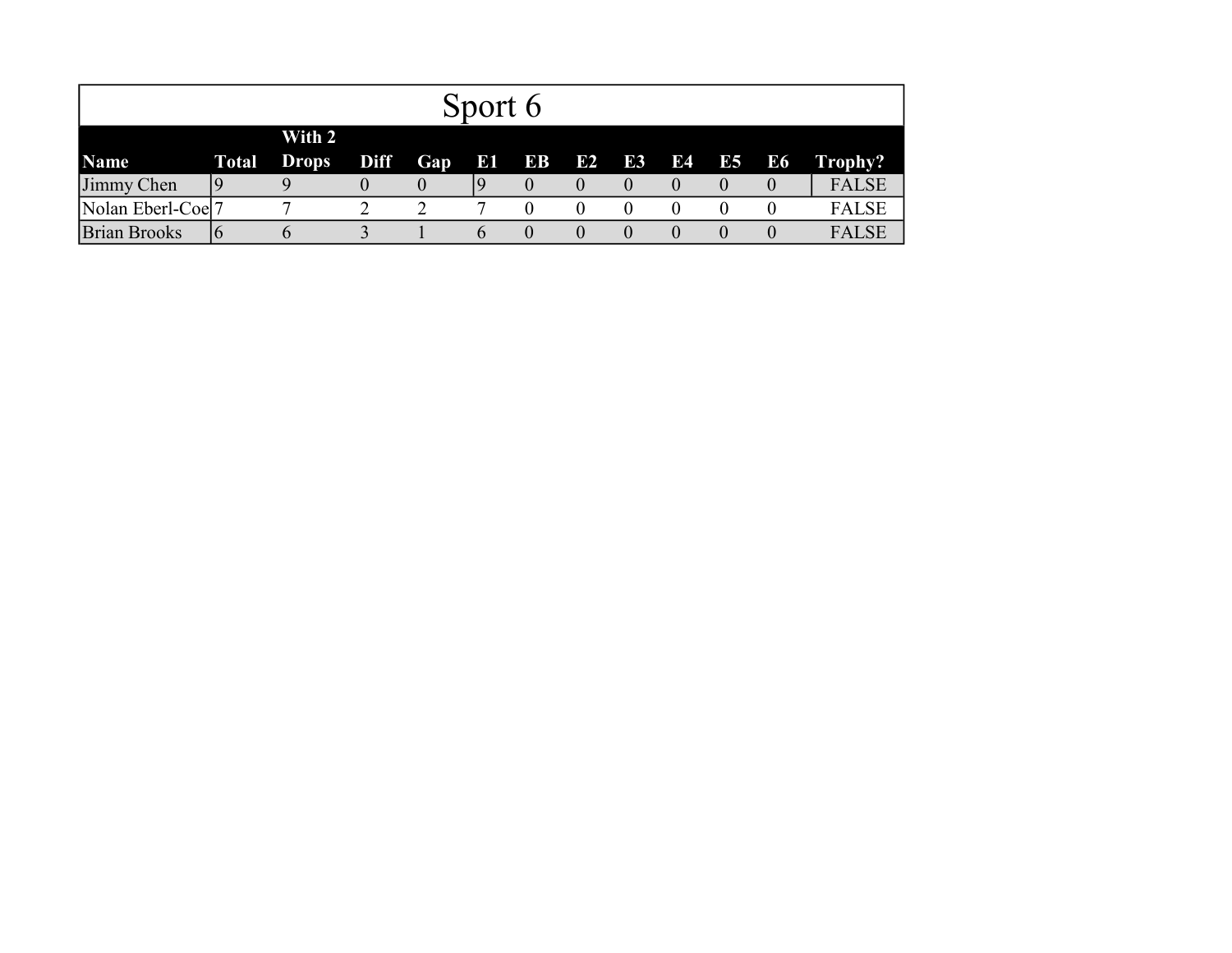|                    |    |                              |                         | Tuner |  |  |       |              |
|--------------------|----|------------------------------|-------------------------|-------|--|--|-------|--------------|
| <b>Name</b>        |    | With 2<br><b>Total Drops</b> | Diff Gap E1 EB E2 E3 E4 |       |  |  | E5 E6 | Trophy?      |
| <b>Tom Harness</b> | 19 |                              |                         |       |  |  |       | <b>FALSE</b> |
| Glenn Markgraf7    |    |                              |                         |       |  |  |       | <b>FALSE</b> |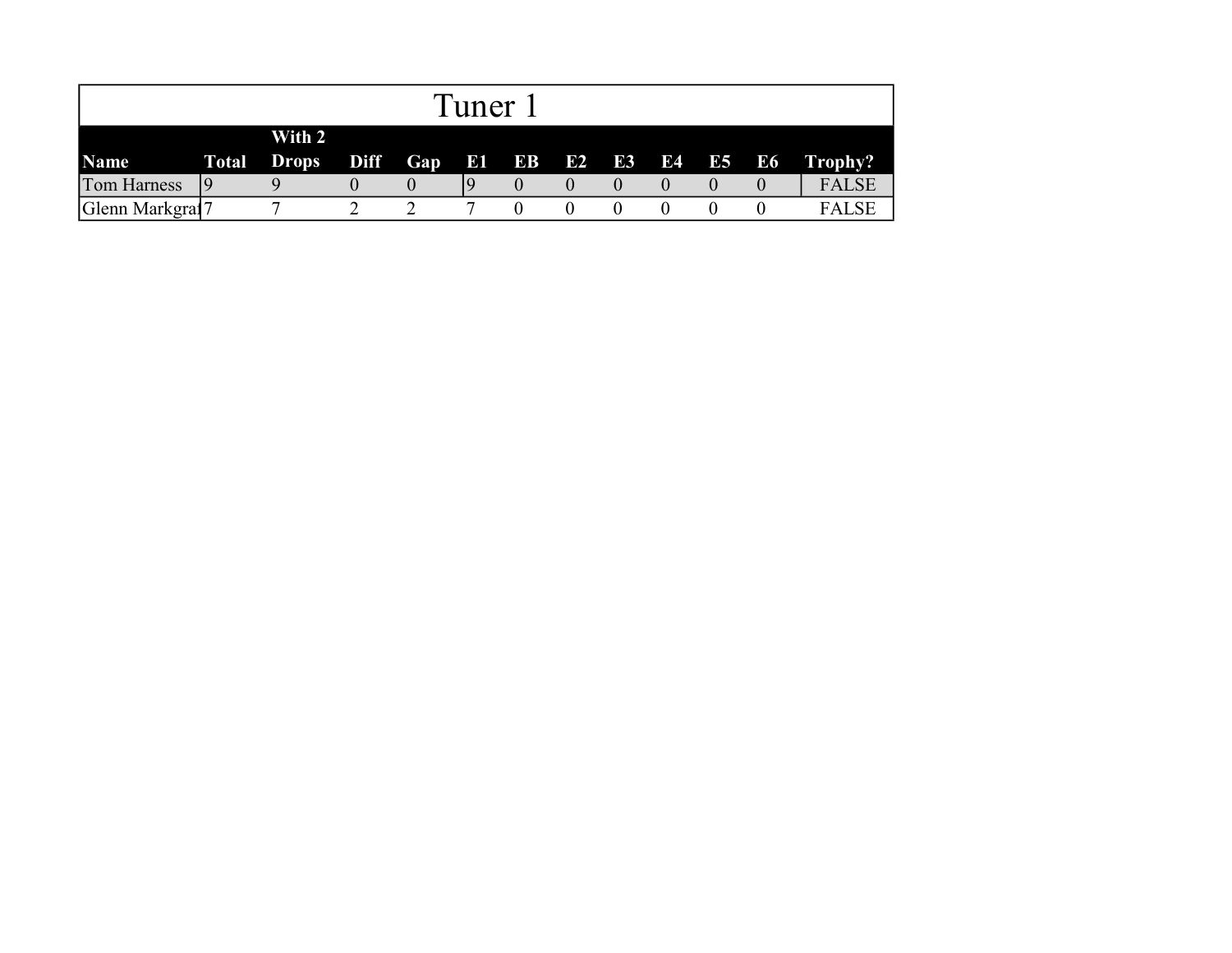|                                                        |        |  | Tuner 2 |  |  |              |
|--------------------------------------------------------|--------|--|---------|--|--|--------------|
| Name Total Drops Diff Gap E1 EB E2 E3 E4 E5 E6 Trophy? | With 2 |  |         |  |  |              |
| $Wes$ Salas $ 0\rangle$                                |        |  |         |  |  | <b>FALSE</b> |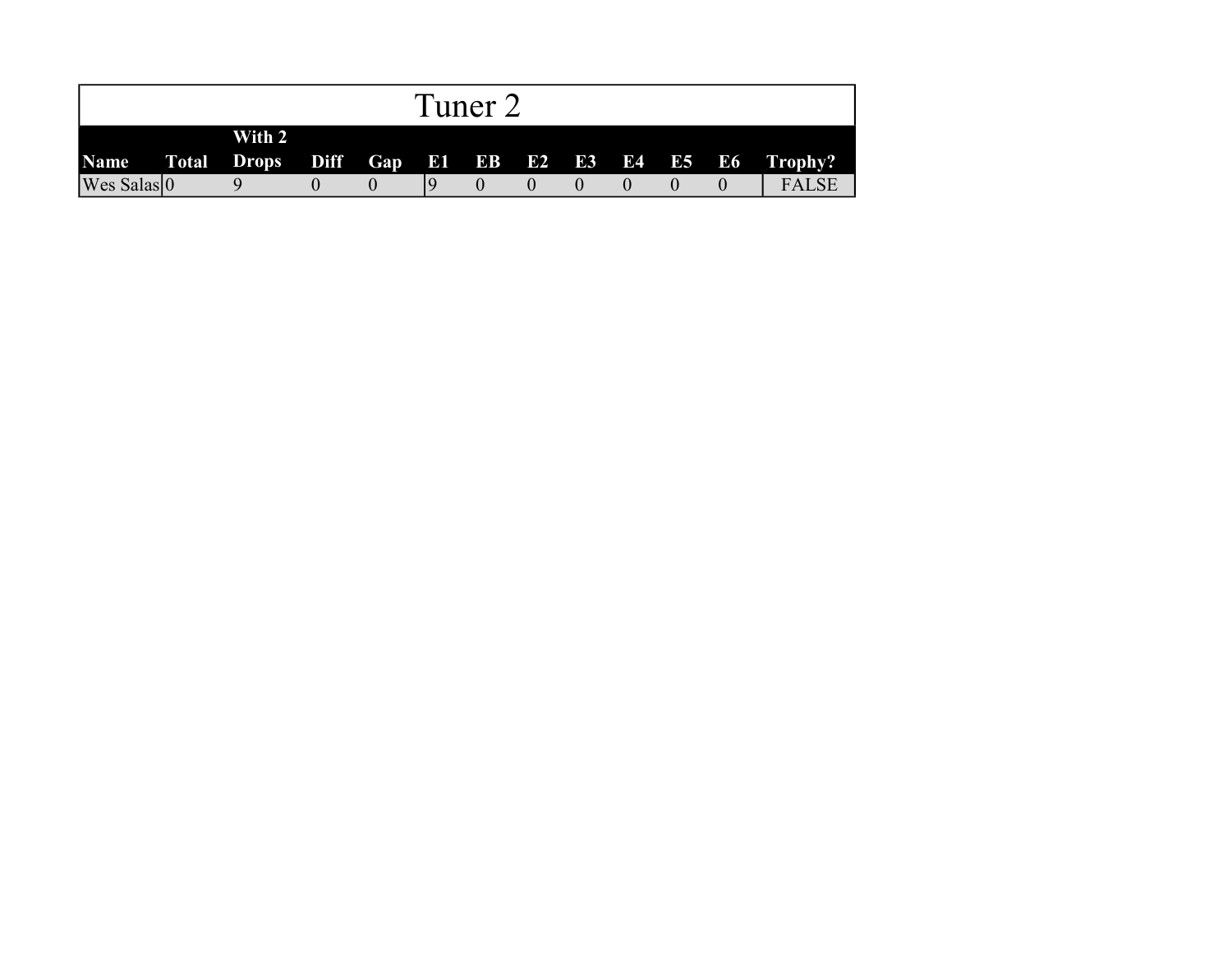|                            |              |                        |             |     | Tuner 3 |                    |  |  |          |              |
|----------------------------|--------------|------------------------|-------------|-----|---------|--------------------|--|--|----------|--------------|
| Name                       | <b>Total</b> | With 2<br><b>Drops</b> | <b>Diff</b> | Gap |         | <b>E1 EB E2 E3</b> |  |  | E4 E5 E6 | Trophy?      |
| Carey Ritchey <sup>9</sup> |              |                        |             |     |         |                    |  |  |          | <b>FALSE</b> |
| Galen Smith                |              |                        |             |     |         |                    |  |  |          | <b>FALSE</b> |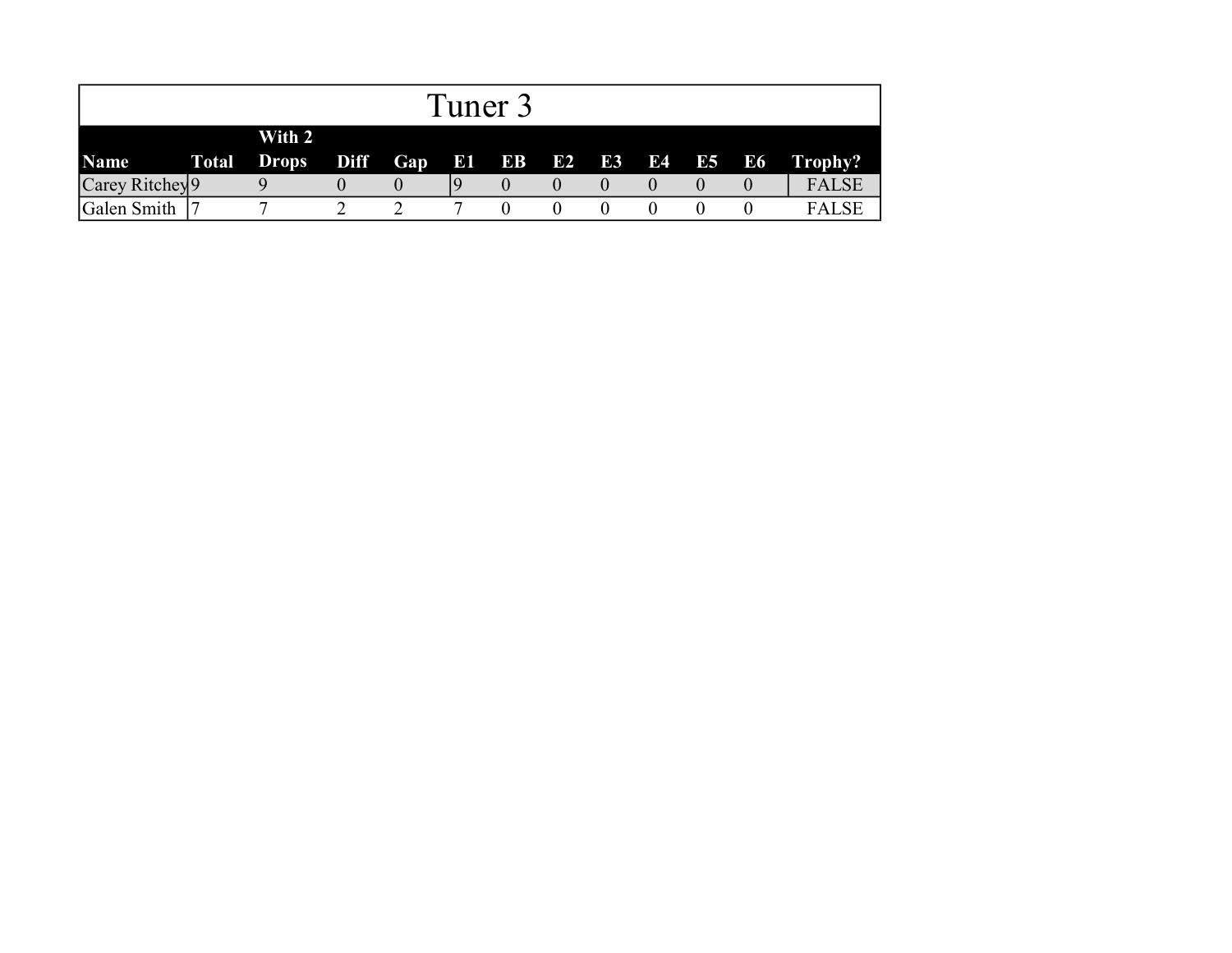|                   | Tuner 4      |              |             |     |              |          |              |          |    |              |          |              |
|-------------------|--------------|--------------|-------------|-----|--------------|----------|--------------|----------|----|--------------|----------|--------------|
|                   |              | With 2       |             |     |              |          |              |          |    |              |          |              |
| <b>Name</b>       | <b>Total</b> | <b>Drops</b> | <b>Diff</b> | Gap | E1           | EB       | E2           | E3       | E4 | E5           | E6       | Trophy?      |
| <b>Geran Rose</b> |              |              | $\theta$    |     |              |          | $\theta$     | $\theta$ |    | $\mathbf{U}$ | $\theta$ | <b>FALSE</b> |
| David Ginn        |              |              | າ           |     |              | $\theta$ | $\theta$     | $\theta$ |    | $\theta$     |          | <b>FALSE</b> |
| David Powers 6    |              |              |             |     | $\mathsf{h}$ | $\theta$ | $\mathbf{0}$ | $\theta$ |    | $\theta$     | $\theta$ | <b>FALSE</b> |
| Miles Furlong 5   |              |              | 4           |     |              |          | $\theta$     | $\theta$ |    |              |          | <b>FALSE</b> |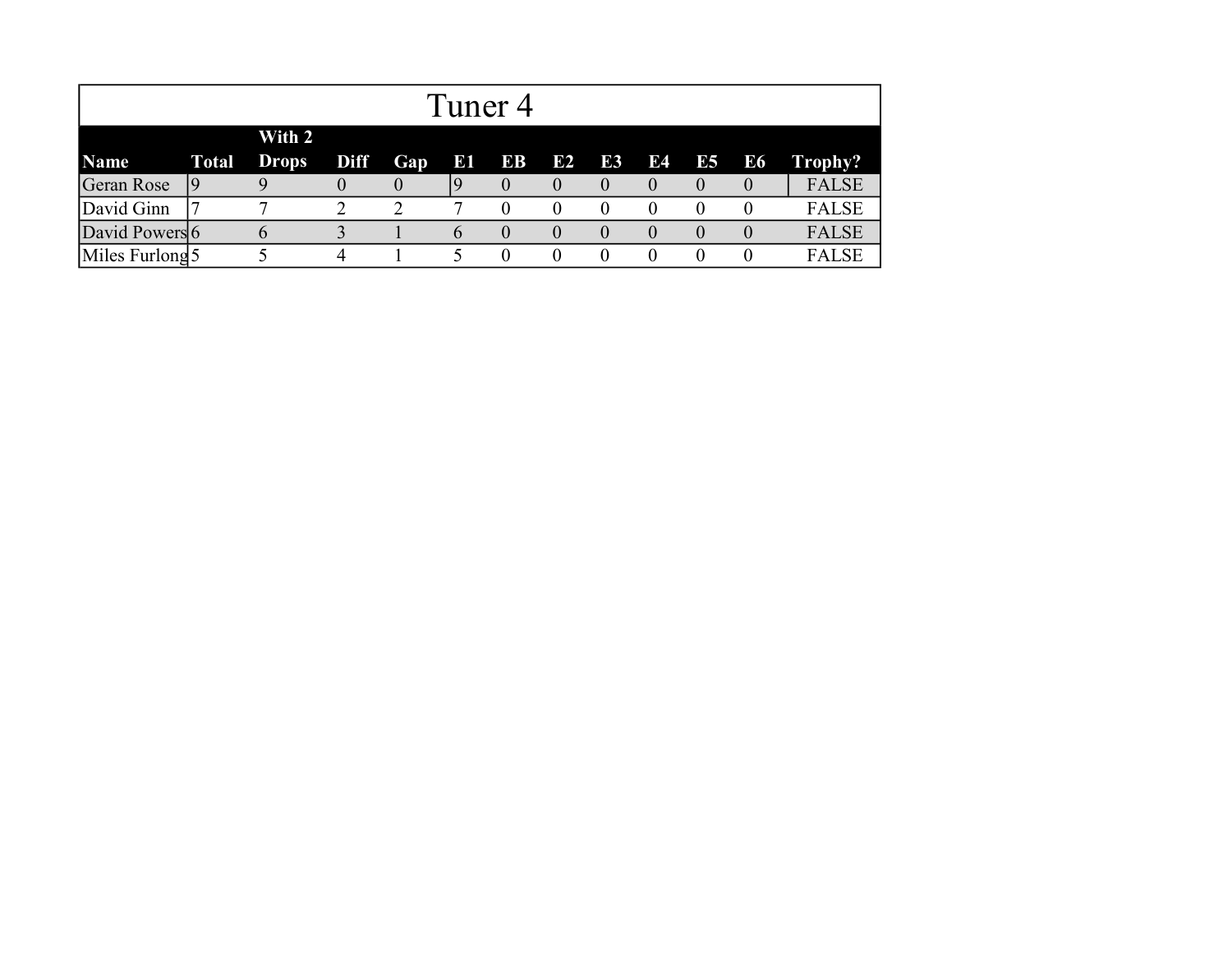|                                |        | Tuner 5 |  |  |  |                                                   |
|--------------------------------|--------|---------|--|--|--|---------------------------------------------------|
| <b>Name</b>                    | With 2 |         |  |  |  | Total Drops Diff Gap E1 EB E2 E3 E4 E5 E6 Trophy? |
| $E. L. F.$ (Buck) Entriker $0$ |        |         |  |  |  | <b>FALSE</b>                                      |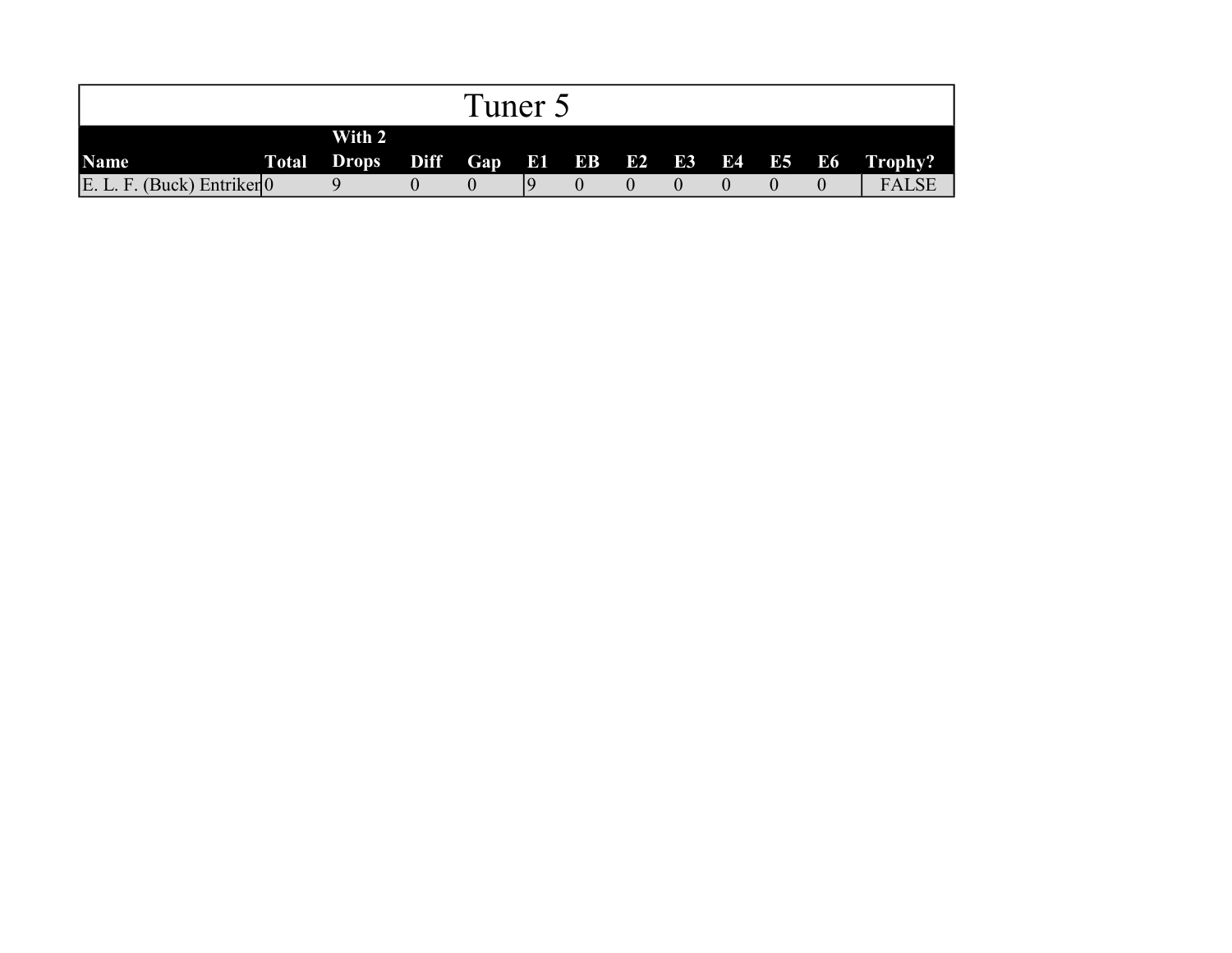|      |        | Unlimited 1 |  |  |  |                                                   |
|------|--------|-------------|--|--|--|---------------------------------------------------|
| Name | With 2 |             |  |  |  | Total Drops Diff Gap E1 EB E2 E3 E4 E5 E6 Trophy? |
| None |        |             |  |  |  | <b>FALSE</b>                                      |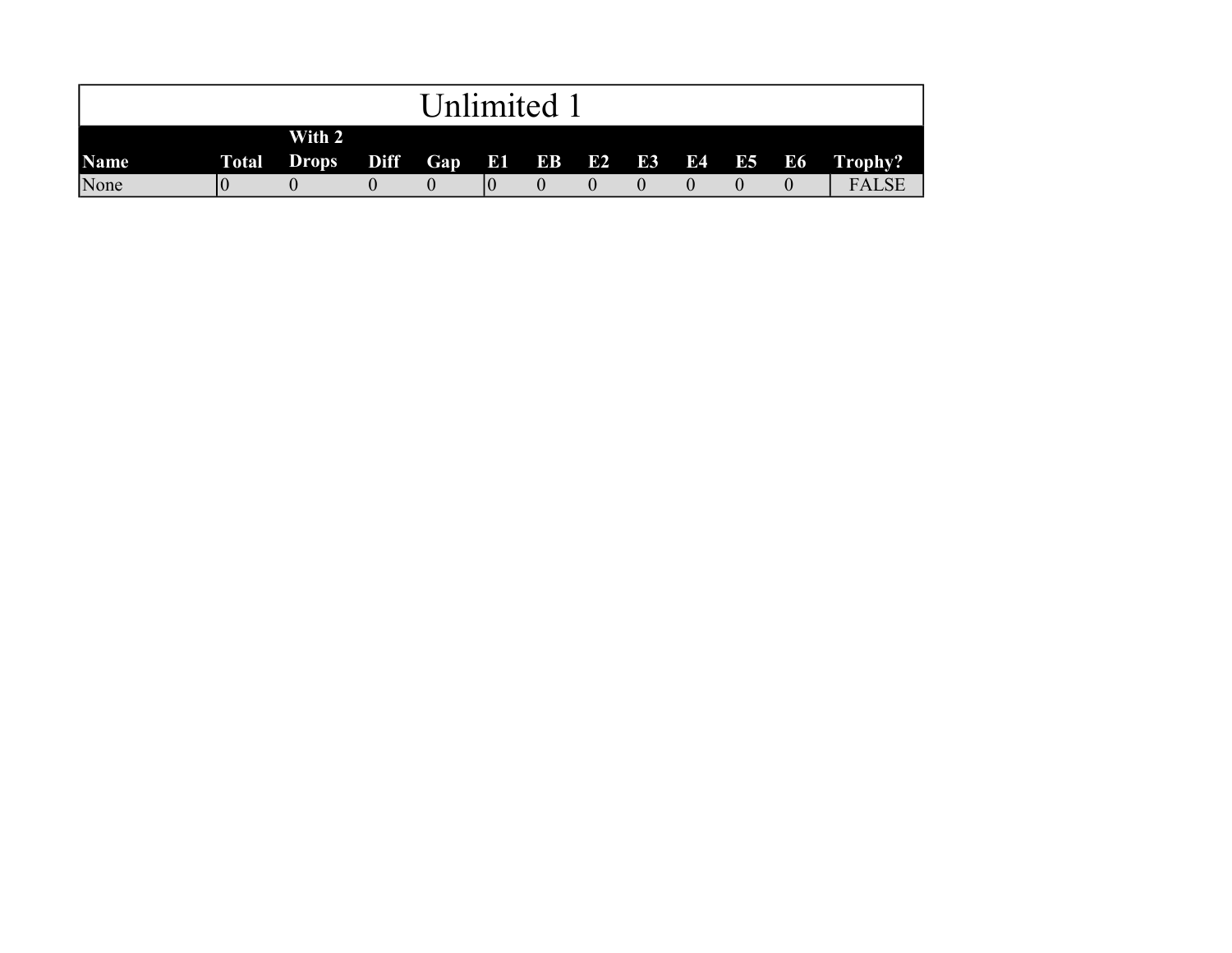|             |        | Unlimited 2 |  |  |  |                                                   |
|-------------|--------|-------------|--|--|--|---------------------------------------------------|
| <b>Name</b> | With 2 |             |  |  |  | Total Drops Diff Gap E1 EB E2 E3 E4 E5 E6 Trophy? |
| None        |        |             |  |  |  | <b>FALSE</b>                                      |